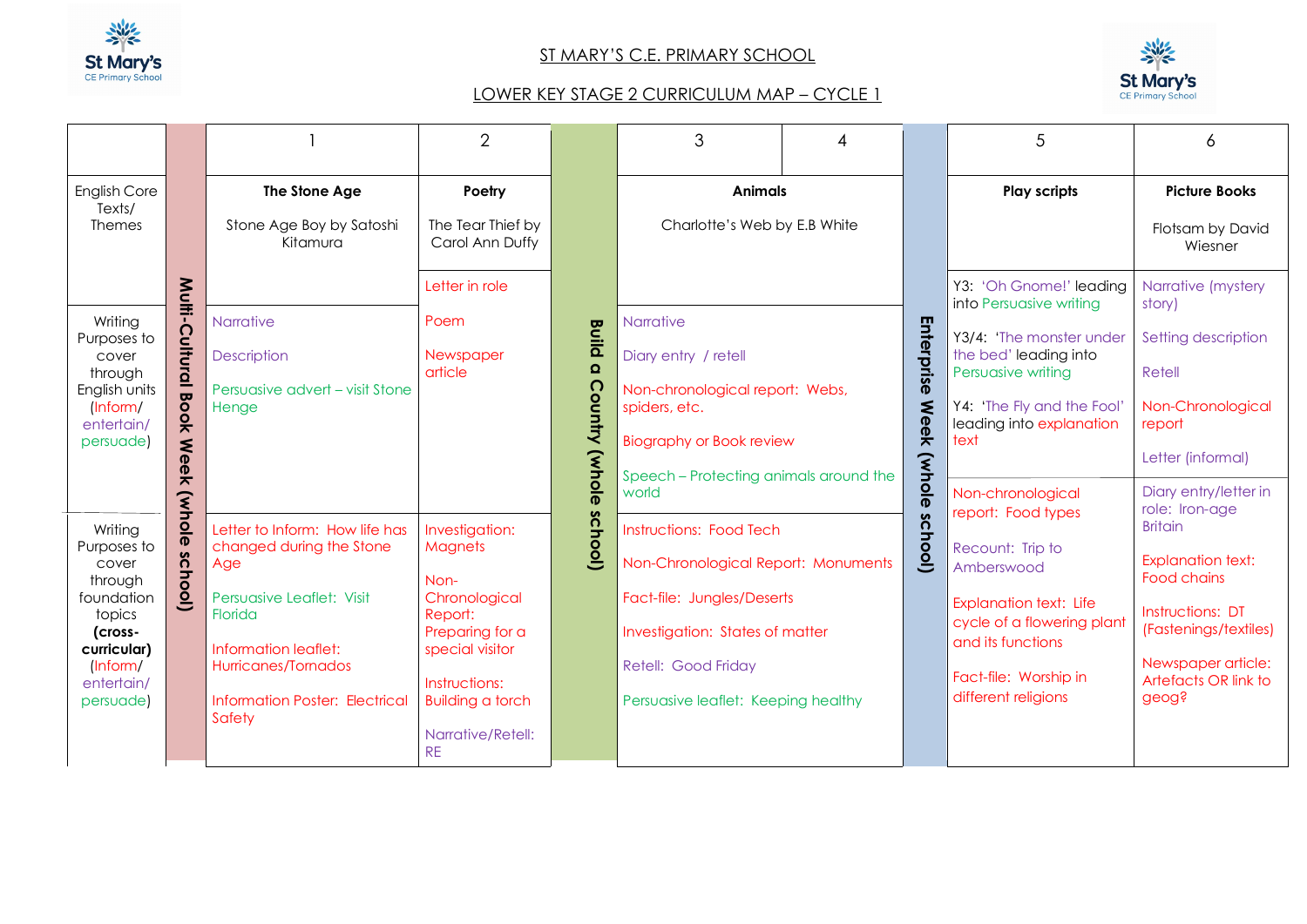| Geograph                                                        |           |                                                                                                                                                             | Beyond the magic kingdom: What is the<br>Sunshine State really like?<br>(North America Study)                                                                                          |                                                  |  | Why are jungles so wet and deserts so<br>dry?<br>(Climate zones)                                                                                               |                                                                 |  | How and why is my local area changing?<br>(Change over time-local area comparison)                                                                                                                                                                  |                                                                          |  |
|-----------------------------------------------------------------|-----------|-------------------------------------------------------------------------------------------------------------------------------------------------------------|----------------------------------------------------------------------------------------------------------------------------------------------------------------------------------------|--------------------------------------------------|--|----------------------------------------------------------------------------------------------------------------------------------------------------------------|-----------------------------------------------------------------|--|-----------------------------------------------------------------------------------------------------------------------------------------------------------------------------------------------------------------------------------------------------|--------------------------------------------------------------------------|--|
| <b>History</b>                                                  |           | 3000 BCE-800BCE                                                                                                                                             | Changes in Britain Stone Age to Iron Age<br>Tools and weapons                                                                                                                          |                                                  |  | Romans<br>Around the world- 753 BCE - 476 CE<br>Anglo-Saxons and Scots<br>Kingdoms and Conquests-410 - 927 CE                                                  |                                                                 |  | Viking and Anglo Saxons<br>Struggle for Kingdom -790 - 1100 CE<br>Egypt<br>Pyramids and obelisks-3030 BCE - 30B CE                                                                                                                                  |                                                                          |  |
| Science                                                         |           |                                                                                                                                                             | Physics - How far can you throw a shadow? (light)<br>Physics - What makes a bulb light up? (electricity)<br>Physics - How are magnets and forces useful to me?<br>(forces and magnets) |                                                  |  | Chemistry - How can we change water?<br>(states of matter)<br>Physics - How can I hear? (sound)<br>Physics - What did rocks used to be? (short<br>rock re-cap) |                                                                 |  | <b>Biology</b> - Which animals and plants thrive in<br>Amberswood? (living things and their habitats)<br><b>Biology-</b> How did that blossom become an apple? (<br>plants)<br><b>Biology-</b> How does my body work? (animals including<br>humans) |                                                                          |  |
| Art/DT                                                          |           | Art: Drawing and Painting (Artist<br>study Cezanne/Van Gogh-still<br>life, light and shadow)                                                                |                                                                                                                                                                                        | DT: Torches                                      |  | Art: Drawing/IT/Collage<br>(Montage- Artist Study-<br>David Hockney)                                                                                           | DT: Eating<br>seasonally                                        |  | Art: Collage/Sculpture<br>(Visiting artist: natural<br>materials/weaving/<br>sculpture)                                                                                                                                                             | DT: Fastenings<br>(textiles)                                             |  |
| Music                                                           | Y3        | Glockenspiel Stage 1                                                                                                                                        |                                                                                                                                                                                        |                                                  |  | Bring us together                                                                                                                                              | <b>Easter Service</b>                                           |  | Let your spirit fly                                                                                                                                                                                                                                 | The Dragon Song                                                          |  |
|                                                                 | <b>Y4</b> |                                                                                                                                                             | Wider opportunities - Drumming                                                                                                                                                         |                                                  |  | Wider opportunities -<br>Xylophones                                                                                                                            | <b>Easter Service</b>                                           |  | Wider opportunities - Drumming                                                                                                                                                                                                                      |                                                                          |  |
| Computing<br>teach a<br>lesson of e-<br>safety per half<br>term |           | Safe communication online<br>(cyberbullying)                                                                                                                |                                                                                                                                                                                        | Programming-<br>Scratch<br>(programming<br>apps) |  | Journey inside a<br>computer<br>(inputs/outputs and<br>purpose)                                                                                                | <b>Networks</b><br>(Sharing<br>information and<br>the internet) |  | Digital Literacy<br>(Creating book trailers)                                                                                                                                                                                                        | Top Trumps<br><b>Databases</b><br>(Understanding and<br>using databases) |  |
| ICT (within<br>other<br>subjects)                               |           | Wherever they fit:<br>Digital music, data logger, application of use of word, publisher, power point where possible, E-safety, ongoing throughout the year. |                                                                                                                                                                                        |                                                  |  |                                                                                                                                                                |                                                                 |  |                                                                                                                                                                                                                                                     |                                                                          |  |